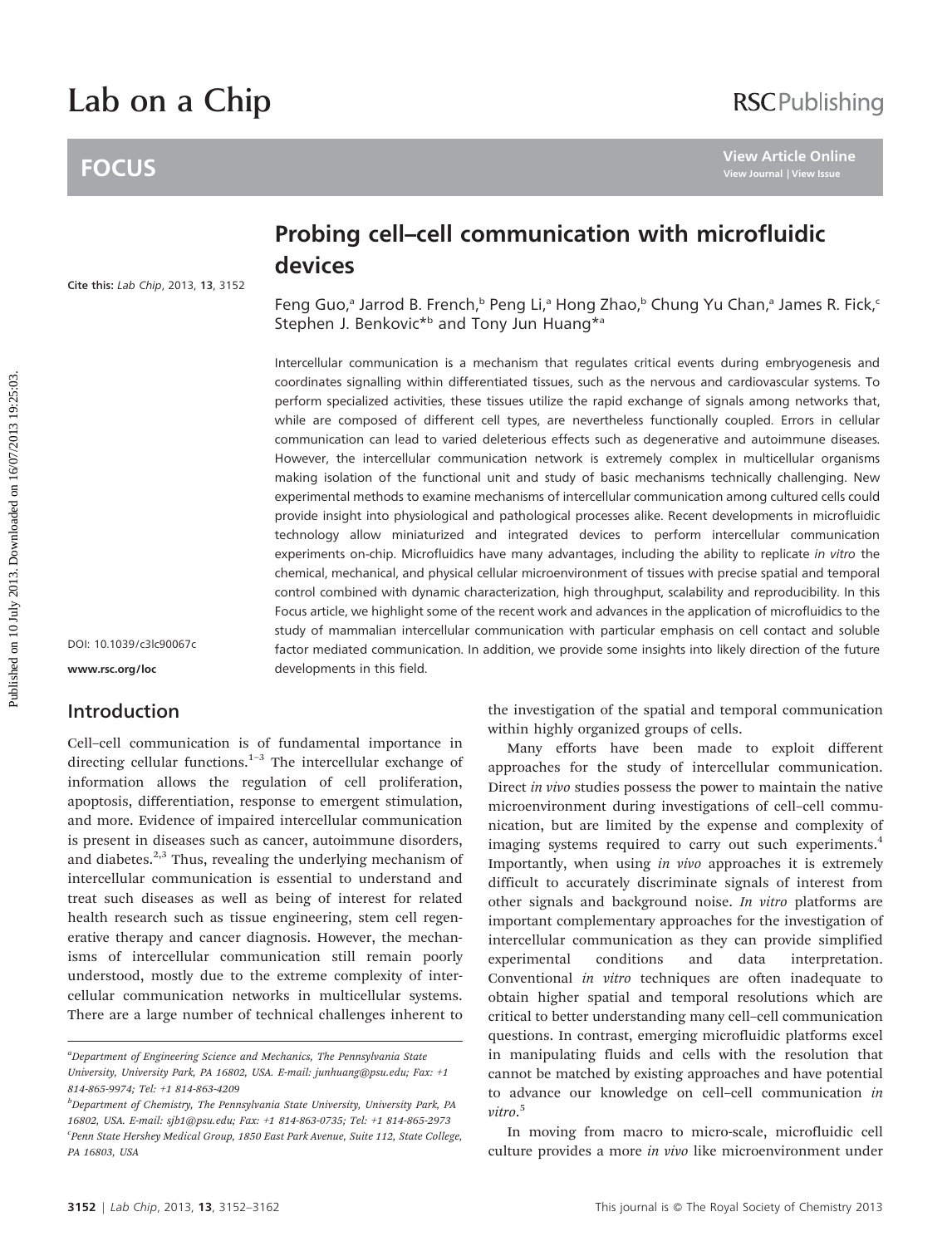which experiments can be performed at physiologically relevant time and length-scales.5–11 Unlike static media in Petri dishes and well plates, which experience uncontrollable convectional mixing, microfluidics offers precise control of dynamic perfusion and the extracellular chemical microenvironments through sophisticated manipulation of small fluidic volumes in microchannels.<sup>12,13</sup> Similarly, while conventional cell culture methods suffer from random cell loading, microfluidics allow precise control over cell spatial arrangement with the capability of single cell manipulation.<sup>14,15</sup> By combining these functionalities to tune the spatial and temporal parameters, microfluidics enable quantitative study of specific communication events in a highly defined microenvironment. Moreover, the behaviour of cells during the communication process can be temporally characterized under varied and repeatable conditions. Furthermore, intercellular communication signals (soluble factors or microvesicles, for example) can be isolated for later analysis, or measured and quantified in situ. To date, many microfluidic systems have been developed to investigate different types of intercellular communication. These range from the study of general population behaviours, to single cells interactions, and to the quantification of signalling events. In this Focus article, we will summarize some of the recent successes in the application of microfluidics to the study of cell–cell communication in mammalian systems. We will highlight particular advances relating to the study of direct contact and soluble factor mediated communication and will provide our perspective on the future of microfluidics in the cell–cell communication field.

#### Intercellular population communication

Multicellular organisms rely on intercellular communication to coordinate both development and environmental responses across diverse cell populations. The study of cell-to-cell communication, an inherently multi-cellular process, can provide insights into collective behaviours and communication patterns of the cell population. In a multi-cellular system, intercellular communication is highly dependent on physical contact and soluble factor regulation. There is high demand for platforms that can provide spatial control of the cell populations, as well as spatial and temporal manipulation of cellular secretion perfusion. In this section, we discuss microfluidic approaches for addressing conventional problems in the study of intercellular population communication. By addressing the technical problems of conventional cell culture methods, we will be able to further understand the mechanics and dynamics of intercellular communication.

Gap junctions are nano-scale protein channels, and directly connect the cytoplasm of two cells. Intercellular communications through gap junctions occur by the diffusion of small molecules between neighbouring coupled cells. Altered gap junction communication is associated with numerous pathophysiological states, including cancer, cardiac, neurological,

and skin diseases.<sup>2</sup> To study gap junction based communication, cells must be in contact with each other. Since the employment of microfluidics enables the precise spatial control of cell seeding and medium loading, it is a good way to study gap junction based communication. Spatial and density effects on this type of intercellular communication can be studied with high temporal resolution. Sun et al. investigated the role of gap junctions in cell collective behaviour using a straight channel microfluidic device.<sup>16</sup> Collective behaviour is an emergent response from a group of individuals lacking central coordination, for example, bees swarming, fish schooling, or birds flocking.<sup>17</sup> Similarly, mammalian cells coordinate their responses during complex multicellular processes by sensing variations in the concentration of signalling molecules that drive processes such as woundhealing and cell migration. The behaviour of mammalian cells, however, is commonly associated with a dependence of signalling pathways and time-dependent gene expression.<sup>18</sup> Thus, understanding intercellular communication of mammalian cells demands sensitive measurements of the cellular response to signalling molecules. In their investigation of the collective behaviour of fibroblasts, Sun et al. first cultured fibroblast cells in the microfluidic channel with different cell densities before exposing the cells to flow of an ATP solution over the cells (Fig. 1A).<sup>16</sup> When cells are exposed to an external flow of ATP, the change in calcium ion level in the cells in response to the stimulant can be quantified using a calciumsensitive fluorescent dye. The fluorescent images of fibroblast cells under the same flow conditions show that more cells are activated in the high-density colony than in the low-density colony (Fig. 1B). Furthermore, the quantitative analysis of ATP stimulation (Fig. 1C and D) indicated that cells in the dense colony can respond to reach threshold intensity faster than cells in the low density colony, independent of flow direction. In addition, the calcium response in the high density colony is highly correlated, while this is not the case in the low density colony. Conversely, when cells are seeded in a hydrogel matrix to disrupt the direct contacts, the correlation of the calcium response disappears. Taken together, these experiments implicate gap junction-based intercellular communication among cultured fibroblasts. Lab on a Chip<br>
which experiments can be performed at physiologically and skindiseases,<sup>2</sup> To study gap junction based communic-<br>
record from the chip and step in the control of cells must be in constrained the chip effects

In addition to the ability to manipulate cell seeding densities, the chemical environment can also be controlled in microfluidic devices by exploiting the properties of the laminar flow.19–27 Several studies have made use of this property to better characterize gap junction-based intercellular communication.<sup>19–25</sup> The biophysical properties of a gap junction, such as selectivity, permeability, and regulatory and gating mechanisms, are emerging as important topics of investigation. It is difficult, however, to perform quantitative characterizations of gap junctions in conventional macro-scale platforms due to the lack of precise spatial control. One way to overcome this limitation is the use of the laminar flow in microfluidic devices, where multiple streams with distinct chemical composition can be formed. Moreover, the position and the widths of each stream can be adjusted accordingly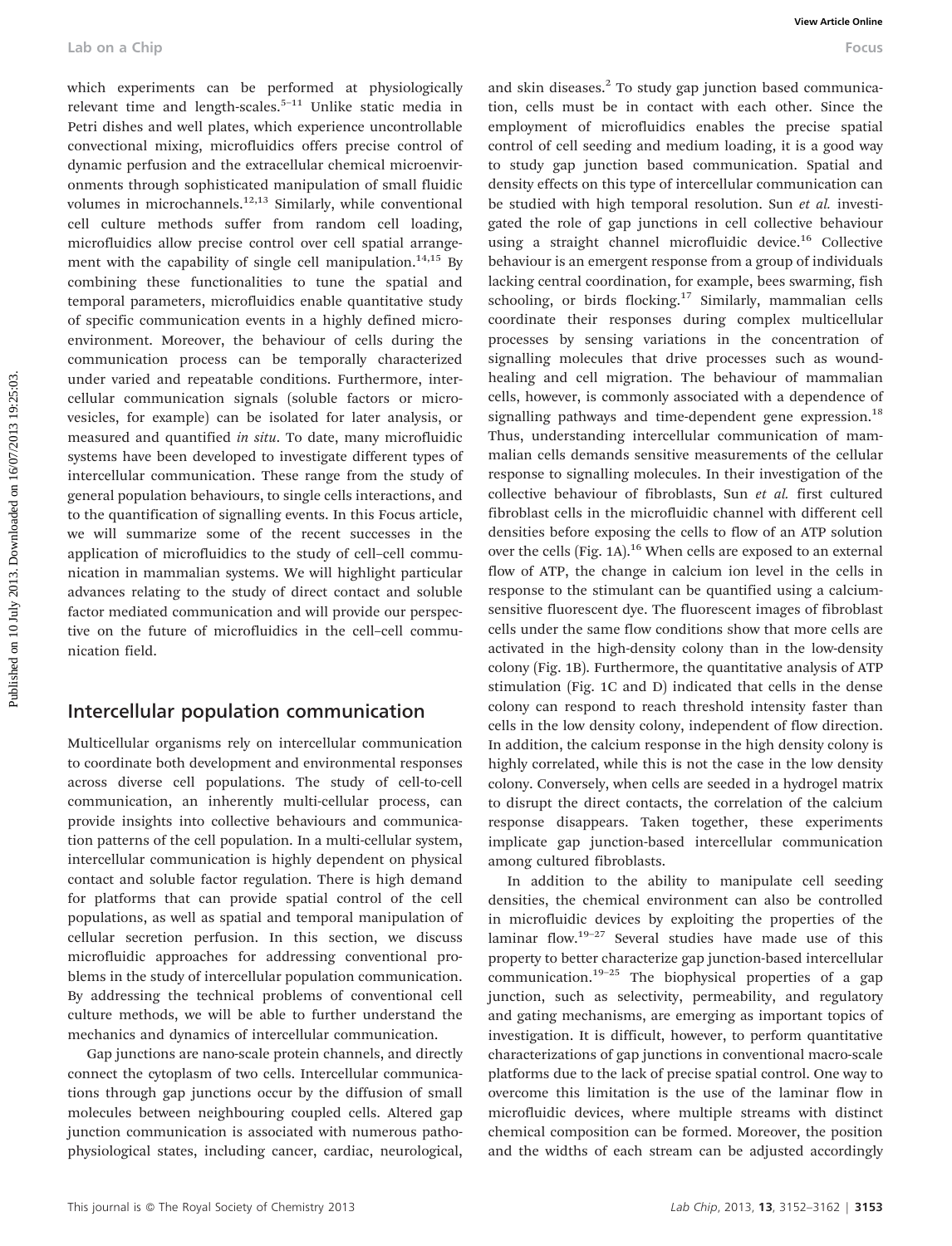Focus Lab on a Chip



Fig. 1 (A)–(D) Quantification of spatiotemporal variation in the collective behaviour of fibroblasts. (A) Schematic of the microfluidic device used to investigate the role of gap junctions in the collective behaviour of cells. (B) A calcium fluorescent image captured while ATP solution flows through fibroblast cells of non-uniform spatial density (Red shows cell locations; Green describes Fluo-4 calcium indicator). (C) The temporal profile of ATP concentration estimated from fluorescent intensity of the fluorescein solution recorded above the cell monolayer in the same flow conditions for both high and low density populations of cells. (D) Quantitative analysis of ATP stimulation response of individual cells in colonies with different densities. (E)–(G) Hydrodynamic flow based dye loading over confluent cells. (E) Three inlet channels merge into a main channel to form a three-stream laminar flow as indicated by the arrows. (F) The red fluorescent solution (DiI dye) is well defined in a stream with sharp concentration boundaries, minimizing the transverse diffusion between flow streams. (G) Cells in a specific column are exposed to membrane permeable fluorescence dyes (calcein/AM) under continuous flow. Using this experimental setup, dye transfer dynamics via gap junction can be quantitatively monitored by time-lapse fluorescent microscopy and the extent of dye spread and effective diffusivities can be evaluated (scale bar: 200 µm). Images reproduced from ref. 16 and 19.

with micrometre resolution.<sup>28</sup> Chen and Lee used this method to selectively deliver dye into a subset of cells in a column within a culture chamber of fully confluent cells.<sup>19</sup> In their device, three inlet channels merge into a main channel to form a three-stream laminar flow (Fig. 1E). The dye solution is well defined in a stream with sharp concentration boundaries that minimizes the transverse diffusion between flow streams (Fig. 1E–F). Cells in a particular column are exposed to membrane permeable fluorescent dyes (calcein/AM) under continuous flow (Fig. 1G). The dynamics of the dye transfer process occurring via gap junction to neighbouring cells can be quantitatively monitored by time-lapse fluorescent microscopy. The extent of dye spread and effective diffusivities can then be evaluated. The Hua group also employed a multistream laminar flow to selectively expose confluent cultured cells with different dyes and inhibitors.<sup>21</sup> This allowed them to precisely characterize the diffusion coefficient of four different dyes using a theoretical diffusion model. The device that this group employed can screen multiple inhibitors in parallel in a single cell preparation, demonstrating its potential for high throughput. Furthermore, by replacing the confluent cell

culture with patterned arrays of cells made by micro-printing, they were also able to demonstrate and characterize dynamic dye transfer in single cells.<sup>23</sup>

Gap junction-mediated intercellular communication depends on the direct contact between cells, whereas signalling through secreted molecules allow cells to communicate without contacting each other. $^{12}$  Within a population of cells, the soluble factors responsible for the signals are produced by a source cell at certain rate (molecules per second) and diffused in the three dimensional extracellular environment. Those ligands can bind to cell-surface receptors of the same cell, or homotypic cells (autocrine), or may actuate other nearby heterotypic cells (paracrine). Soluble factor signalling is involved in regulating many biological events such as embryonic stem cell pluripotency, mammalian embryogenesis, tumour formation and metastasis.<sup>2</sup> However, in the conventional cell culture platforms, spontaneously occurring spatial fluctuations (temperature, solute concentration, or dissolved gas concentration) lead to rapid convection and mass transfer, which complicates measurements of the soluble factors. The convective mixing causes secreted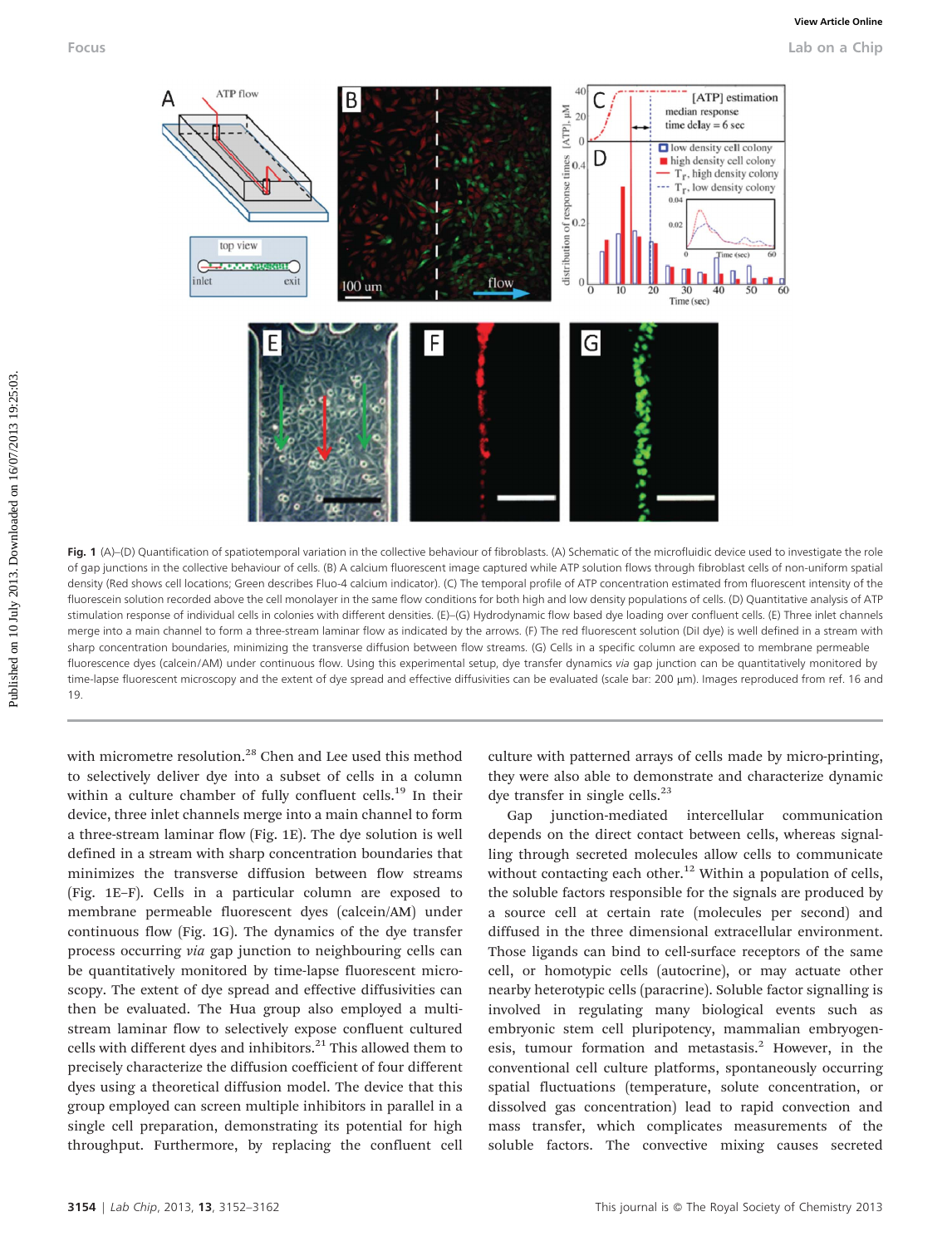molecules to rapidly diffuse over the entire volume. New technologies are in great demand to help understand the mechanism underlying soluble factor communication in various biological events. As a result of micro-scale channel design and the absence of a liquid/air interface, random convective mixing becomes insignificant in microfluidic devices.<sup>29</sup> Thus, microfluidic devices show potential for addressing this problem in the study of soluble signalling communication processes. Experimental control of soluble factors is the key to understanding the spatially confined, closed-loop nature of these processes. By altering transportation of signalling molecules, one can control perfusion (diffusion, convection, and reaction), and in turn modulate the activity of autocrine or paracrine loops to discover the underlying mechanism.30–32

One way in which microfluidics can be employed to study soluble factor regulation is with user-defined, single-layer microfluidic devices. Song et al. used a unidirectional perfusion microfluidic device to study the effect of embryonic germ cells on cancer cells.<sup>33</sup> They cultured human embryonic germ cell and ovarian cancer cell (SKOV3) populations into the single microfluidic channel and separated them with a barrier structure. The device offered a slow and continuous flow allowing the control of the direction of flow of molecules secreted by the embryonic germ cells towards the cancer cell colony. They found that the apoptotic signals in the SKOV3 culture area decreased along the flow of medium and demonstrated that human embryonic germ cells can induce ovarian cancer cell apoptosis. Similarly, soluble factor mediated intercellular population communication can be investigated by culturing two populations of cells in different chambers and establishing flow across the chambers independently and serially.<sup>34</sup> While these approaches enable investigations not possible with macro-scale devices, they are still limited by a lack of precise spatial control.

To expand the functionalities of devices, certain on-chip components can be incorporated into cell culture microfluidic devices for the investigation of soluble factor communication. Pneumatic valves and pumps, such as those developed by the Quake group,<sup>35</sup> enable precise and sophisticated on-chip liquid manipulation. These types of devices open a promising avenue for various chemical, biochemical, and biomedical applications. Multilayer soft lithography pneumatic microvalves and pumps can be integrated into microfluidic cell culture chips and provide a fully automatic and highthroughput cell culture system.<sup>36</sup> Within such a device, the fluidic volume can be precisely and dynamically removed, diluted, trapped, transported, and replaced from region to region. The accuracy of the spatial-temporal flow control shows great potential to control convection, diffusion, and reaction, offering digital regulation of the cellular microenvironment. Thus, these on-chip valves and pumps can be used to develop further advanced perfusion chips for the investigation of the autocrine and paracrine loops. $37-40$  For example, the identification of unknown diffusion loops commonly relies on density-dependent phenotype assays. However, such loops

may not display density-dependent phenotypes although they are sufficiently active in isolated cells. Recently, Blagovic et al. developed a perfusion chip to identify the existence of a diffusible signalling loop participating in the differentiation of mouse embryonic stem cells (mESCs) into neuroectodermal processors that was previously undiscovered by conventional assays.<sup>37</sup> This double-layer device contains multiple mirrorsymmetry designed cell culture chambers, closed valves, and active bubble traps (Fig. 2A–B). The mESCs can be selectively seeded into well-defined culture environments and attached in the absence of flow through the digital operation of on-chip microvalves. Cell-secreted factors can be removed to down regulate diffusible signalling. Multiple chambers can run sideby-side with or without cell-secreted factors so that effects of diffusible signalling can be isolated from confounding factors such as shear, nutrient depletion, and microsystem effects. By comparing cell growth and differentiation with different diffusible signalling conditions, the authors found that soluble factor signalling drives neuroectodermal commitment of mESCs through both fibroblast growth factor 4-dependent and -independent pathways. Another approach that also successfully utilized micro-valves provided different mechanical stimulation and defined flow environments to study cell– cell communication in suspension.<sup>41</sup> In general, on-chip valving methods have been demonstrated as a versatile, quantitative, and high-throughput method in many cell–cell and cell–microenvironment studies.42–45 Leb on a Chip<br>
molecules to rapidly diffuse over the entire volume. New may not display density-dependent phenotypes at<br>his echo-profession in the entire entire entire entire entire entire entire entire entire entire entir

Instead of discriminating between the contact-based and soluble factor-based communication, many physiological and pathological processes result from the combination of the two types of communications. An example of this is cancer cell intravasation, the entry of cancer cells into blood vessels, which is a key step in cancer metastasis.<sup>46</sup> This complex process involves the interaction between cancer cells and endothelial layers of blood vessels mediated by both contactbased and soluble factor communication. A systematic understanding of the underlying mechanism of cancer cell intravasation is critical for the development of effective cancer treatments. However, the interactions between the tumour cells and vascular endothelial cells occur in a very complicated microenvironment. The cellular milieu contains a diverse mixture of diffusion factors, biophysical forces and cell–matrix interactions, making it challenging to study and quantitatively measure the intravasation process in vivo.<sup>46</sup> While using planar microfluidics can overcome some of these difficulties, it is impossible to reconstitute the in vivo process with conventional two dimensional monolayer cell culture models. Methods that are able to provide a controlled three-dimensional environment must therefore be employed to study this process.

Commercially available track-etched membranes (polycarbonate, polyethylene terephthalate, or other materials) can be integrated into two poly(dimethylsiloxane) (PDMS) modes to form three-dimensional on-chip structures for the study of diverse cellular processes.<sup>47-52</sup> Using such a method, the Takayama group created an artificial microfluidic vasculature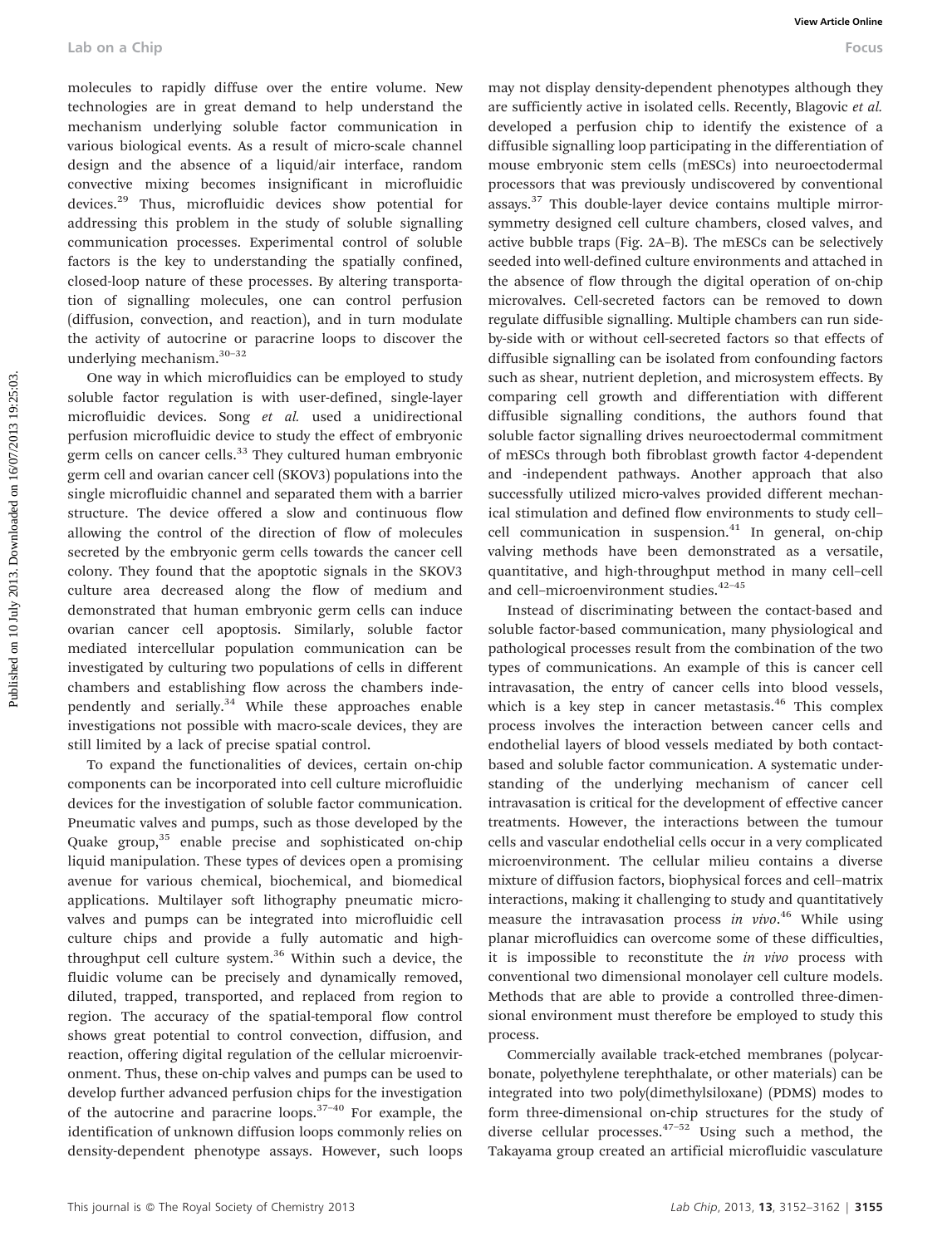

Fig. 2 (A)–(B) Perfusion chip integrated with on-chip valves and pumps for the investigation of autocrine and paracrine loops. (A) The image shows a valve-based microfluidic perfusion device in which the upper pneumatic control layer is in green, while the culture chambers are in red and blue. (B) The schematic describes this device which can fine tune the convection, diffusion, and reaction. (C)–(D) Microfluidic vasculature enables the study of cancer and endothelial cell interactions under controlled conditions. (C) The schematic shows that the construction of the microfluidic vasculature which is made by sandwiching a thin, porous polyester membrane between the top and bottom PDMS layers. Chemokines diffuse through the membrane and activate the endothelium from the basal face while the cancer cells flow through the top channel. (D) The top view of the microfluidic device showing the funnel-shaped inlets, flow direction in the top channel, and the design of regionspecific chemokine stimulation. When both lower channels were filled with fluorescent dye solution, HDMECs overlying intersecting locations were labelled with the dye. The lower panel shows the spatially-restricted remainder of the fluorescent dye at 5.5 h after initial treatment (scale bar: 800 µm). (E)–(G) Three-dimensional hydrogel matrix microfluidic device for tumour cell intravasation and endothelial barrier function studies. (E) Schematic of a microfluidic device to model the tumourvasculature interface in three-dimensions. Fibrosarcoma and endothelial cells are separately loaded into the channels illustrated with red or green colours, respectively. The endothelial cells can be cultured to form a monolayer of artificial vasculature. (F) Fibrosarcoma cells (red) invade through the three-dimensional hydrogel matrixes (gray) toward the endothelium (green). The white dashed square indicates an interface region of the three-dimensional hydrogel matrix (scale bar: 300 µm). (G) A three-dimensional constructed image of the tumour cells invading and adhering to the endothelium in the intravasation process (scale bar: 30 µm). Images reproduced from ref. 37, 53 and 69.

to study the intravascular adhesion of metastatic breast cancer cells.53 The microfluidic vasculature is comprised of a PDMS/ membrane/PDMS structure (Fig. 2C). A funnel shaped inlet is built and connected to the main channel on the top PDMS layer. The main channel on the top PDMS layer contains a confluent monolayer of human dermal microvascular endothelial cells (HDMECs) on a polyester membrane (Fig. 2D). The membrane allows small bio-molecules to diffuse through certain intersections between the top channel and individual bottom channels. When both lower channels were filled with cell staining fluorescent dye solution, HDMECs overlying intersecting locations become labelled with dyes. The lower panel of Fig. 2D shows a spatially-restricted image of the remaining fluorescent dye approximately 5.5 h after initial treatment. By activating endothelia over certain intersecting locations with different effector proteins, such as chemokines, serial tumour–endothelial cell interactions can be reproduced with different metastasis-supporting potential in a method similar to the way they occur physiologically. The authors find that a particular chemokine, called CXCL12, acts through a particular receptor, CXCR4, on the endothelium to promote the adhesion of circulating breast cells, suggesting that this CXCL12–CXCR4 signalling may help to limit breast cancer metastasis. This work demonstrates that this microfluidic vasculature can mimic organ-specific localization and polarization of signalling molecules under variable flow conditions,

offering a spatially-restricted stimulation of the endothelium for the study of the mechanism of complex cancer cell metastasis.

Another approach to mimic in vivo conditions involves the incorporation of microfluidic devices into a three-dimensional hydrogel matrix.54–69 This method provides an ideal means of regulating soluble factors, cell–cell interactions, and cell– matrix interactions. Moreover, the local distribution of secreted soluble factors from cells embedded in threedimensional extracellular matrix hydrogels accumulates similarly to real tissues. $57,61$  This three-dimensional microfluidic device allows the creation of a microenvironment that approximates the in vivo environment, provides spatial and temporal control of micro-scale fluid behaviours, and enables high resolution, real-time imaging. These capabilities make this approach well suited to study the communication of cancer cells during the intravasation process. Recently, Zervantonakis et al. developed a microfluidic device to recreate the tumor–vascular interface in three-dimensions to test the hypothesis that carcinoma cell intravasation is regulated by signalling molecules from interacting cells and cellular interactions with macrophages.<sup>69</sup> The device contains two independently addressable microchannels connected via a three-dimensional extracellular matrix hydrogel (Fig. 2E), for seeding the tumor and endothelial cells. The endothelial cells form a continuous monolayer on the three-dimensional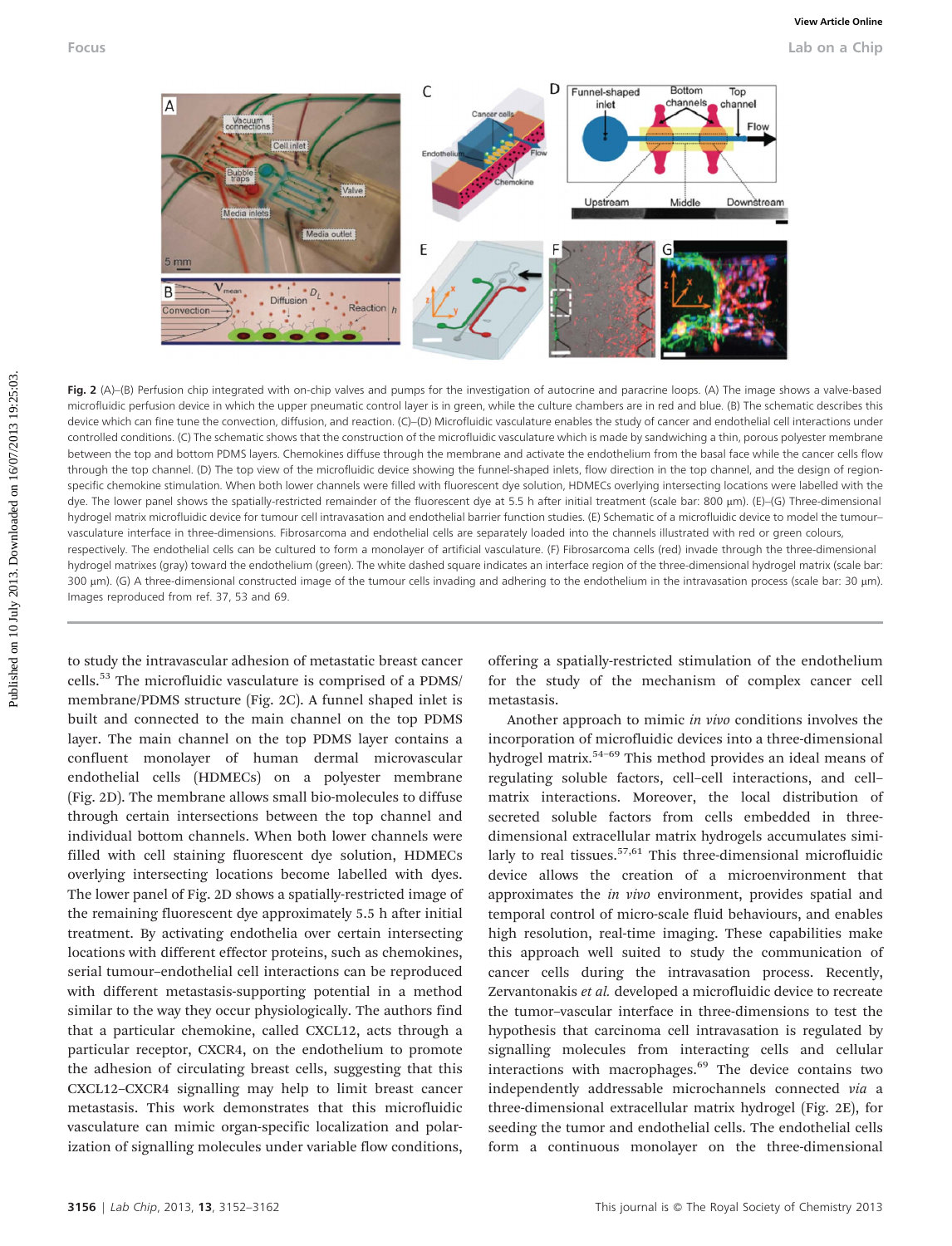extracellular matrix–endothelial channel interface while the tumour cells migrate to the endothelial barrier under the regulation of externally applied growth-factor or paracrine signals produced by other cells (Fig. 2F). The dynamic tumour cell intravasation process can be monitored with highresolution and time-lapse microscopy (Fig. 2G). The spatially resolved endothelial permeability was measured and demonstrated that endothelial barriers impair correct signalling with macrophages via secretion of tumour necrosis factor alpha, a cytokine known to regulate immune cells. Further experimentation with highly invasive fibrosarcoma cells also revealed that endothelial barrier impairment is associated with the higher number and faster dynamics of tumour and endothelial cell interactions.

In this section we highlighted the recent developments in microfluidic approaches to intercellular population communication studies. Many major advances are currently being made using such microfluidic tools as laminar flow, on-chip valving and pumping, and incorporation of membrane or hydrogel, along with an assortment of other exciting technological developments. These devices provide local cell density control, spatial cell population operation, small fluidic volume manipulation and real-time, in situ imaging capability. With these technologies, researchers are able to investigate gap junction and soluble factor communication in a more controllable and quantitative manner than previously possible.

#### Intercellular communication at single cell level

Studying intercellular communication in a group of cells is indispensable and provides a rich source of information on global impacts. Studying single cells, however, will help to reveal otherwise unattainable details and mechanisms by reducing the complexity of the communication of the system. In addition, high-throughput single cell studies will shed light on the heterogeneity of global intercellular communications. In a two-cell system (homotypic or heterotypic cell pairs), intercellular communication can occur by many different mechanisms such as direct physical contact, diffusion of soluble factors, electrical signal transmission, and transduction of mechanical cues within the extracellular matrix. The techniques to study single cells are more demanding as they require the precision to manipulate the individual cells. In this section, we will discuss several recent advances for probing cell–cell communication at the single cell level utilizing different micromanipulation technologies.

One means to manipulate single cells in suspension is microfluidic hydrodynamic trapping.<sup>70-73</sup> Suspended cells flow along a path of least fluidic resistance and cells will be carried to trap or bypass channels. Once a trap is occupied by one cell, fluidic resistance is increased and subsequent cells will be sequentially directed to the next trap. To date, many efforts have been made to employ this approach in simplifying

intercellular communication and unravelling the underlying mechanisms of this phenomenon. Specifically, the Lee group developed a method for trapping multiple cell pairs for the study of intercellular communication by functional gap junctions.<sup>25</sup> They later improved the functionality of their approach to a single-cell level co-culture platform for the study of intercellular communication between mouse embryonic stem cells (mESC) and mouse embryonic fibroblast cells  $(MEF)$ <sup>71</sup> By combining hydrodynamic trapping with a semiisolated chamber, their device can perform highly efficient cell pairing using minimal physical restraints for highly reliable, long-term characterization. As shown in Fig. 3A, a single MEF cell array was created by trapping each individual cell in small junctions located in the bottom of the chambers. Those cells were incubated so that they could migrate away from the trapping junction to the culture chamber. Then, in a similar manner, the mESCs can be trapped at the same position. Thus, the distance between a mESC and a MEF can be tuned by adjusting the incubation time of the MEF cell. In a single operation, this platform yields greater than 50% efficiency in the heterotypic pairing of single cells. Within the first 10 h of visualization of the MEF–mESC pair interaction, migration behaviour dependant on cell-to-cell distance can be classified into three patterns. These include Type 1, where the MEF and mESC pair showed a correlated migration with a relatively close initial intercellular distance (less than 80  $\mu$ m); Type 2, where the MEF and mESC did not show any clear migration with intermediate initial intercellular distance (between 80 µm to 260 µm), and Type 3, where the MEF randomly migrated and the mESC did not migrate with far initial intercellular distance (more than  $260 \mu m$ ). Overall, the hydrodynamic trapping method can efficiently trap and group cells or particles in a large-scale array format. One consideration is that the trapping array formation is flow velocity dependent and the application of inappropriate flow will lead to mechanical cell damage. With optimized chip design and proper flow control, however, this method offers an easy and high-throughput means to study intercellular communication. Lab on a Chip<br>
caractellular matrix-endodhelial channel interface while the<br>
intercellular communication and unrevelling the underlying<br>
tunour cells matrix to the conducted intert matrix to the conducted by the care matri

Another means to aid in the study of communication at the single cell level is dielectrophoresis, which can manipulate and pattern cells by exerting force using a non-uniform electric field.<sup>74-80</sup> Once merged with microfluidics it provides a combination of microenvironment control and the ability to precisely arrange single cells. The Levchenko group utilized this platform to analyse communication mechanisms during the tumour microvascularization process.<sup>81</sup> The device was fabricated by bonding a PDMS channel onto a glass slide patterned with an array of sharply triangular indium-tin-oxide electrodes (Fig. 3C). The electric field can be sharply focused around the tips of the triangular electrodes so that the cells can be pulled down and positioned at each tip and single cells can be trapped at the electrode tips with an approximately 77% rate of success. This device allows patterning of many homotypic or heterotypic cell pairs with specific initial locations and enables precise regulation of soluble factors as well as the alternation of the cell culture medium (Fig. 3D).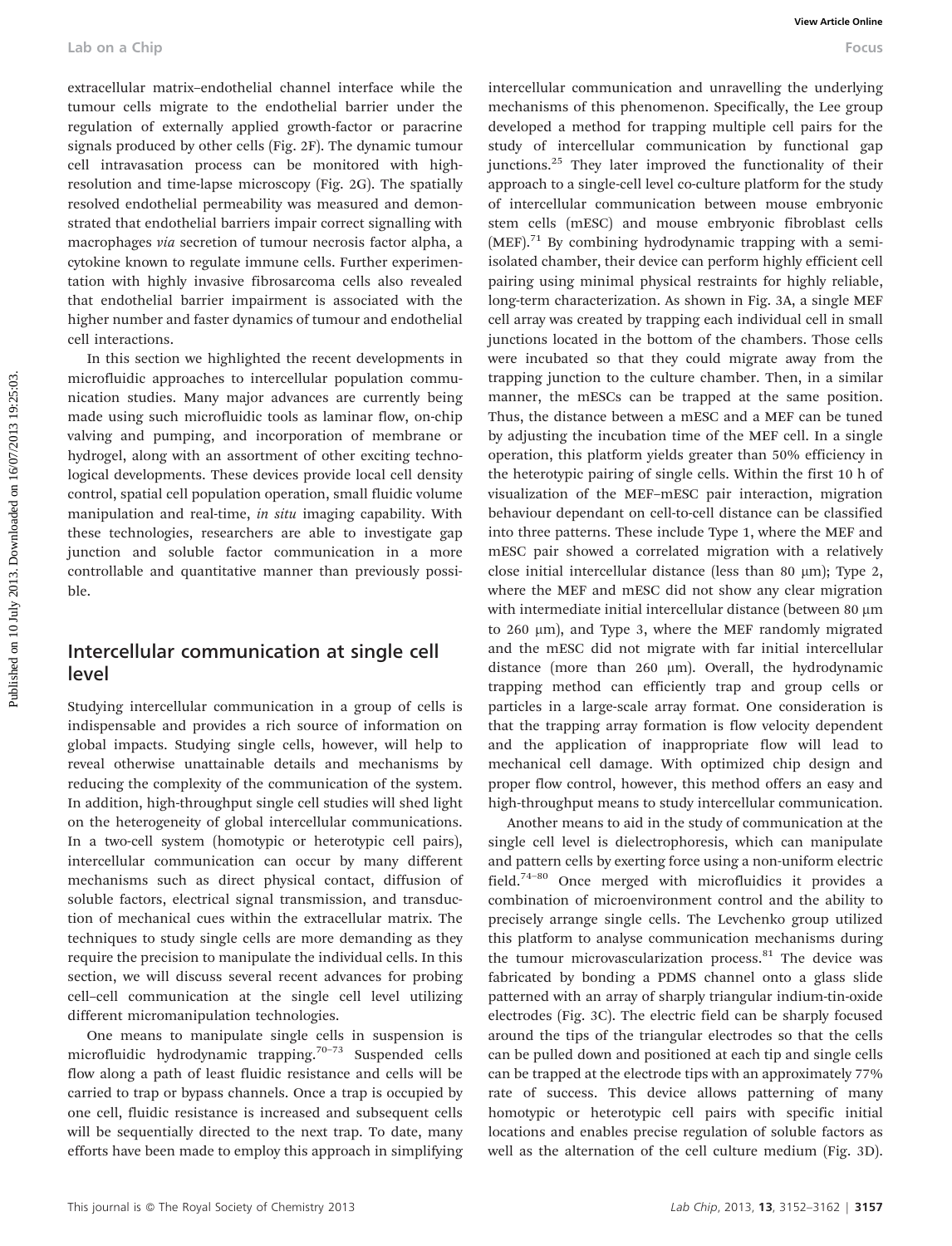

Fig. 3 (A)–(B) One-to-one cell pairing and interaction studies with a hydrodynamic trapping microfluidic device. (A) A schematic showing the process of creating a heterotypic cell pair in isolated chambers by the hydrodynamic trapping method. A single mouse embryonic fibroblast cell (MEF) array is created by trapping each individual cell in small junctions located in the bottom of the chambers. Those cells are incubated so that they migrate away from the trapping junction toward the culture chamber. Then, mouse embryonic stem cells (mESC) can be trapped in the same way, but at different initial intercellular distances. MEF cell migration distance can be obtained through tuning of the incubation time of the MEF cell. (B) The three types of distance- and intercellular communication-dependent migration behaviour. Type 1 (top panel): the MEF and mESC show correlated migrations with close initial intercellular distance; Type 2 (middle panel): the MEF and mESC did not show any clear migration with intermediate initial intercellular distance; Type 3 (bottom panel): the MEF showed random migrations and the mESC did not migrate with far initial intercellular distance. (C)–(D) Homotypic or heterotypic cell grouping and interaction investigation in a dielectrophoretic-based microfluidic device. (C) The fabrication of a dielectrophoretic-based microfluidic device includes a PDMS channel network (blue) and a glass substrate patterned with an array of sharp, triangular ITO electrodes (bottom panel). The electric field can be sharply focused around the tips of the triangular electrodes so that the cells are pulled down and positioned at each tip. Single cells can be trapped with approximately 77% efficiency at the electrode tips. (D) Images of a patterned HUVEC–HUVEC pair (top panel), a HUVEC–A549 pair (middle panel), and a single HUVEC cell (bottom panel) after culturing for 4 h. Images reproduced from ref. 71 and 81.

Note that a special non-conductive cell medium is required in the manipulation process because the conductive molecules will destroy the non-uniform electric field distribution. In addition, the cells must be maintained in a low conductivity medium with careful control over the field as the electrical current may be damaging to the cells. Through the dynamic characterization of pairing endothelial cells (HUVEC cells) and endothelial tumour cells (A549 cells, human lung cancer cells), the authors found that cell migration speed and migration patterns were strongly affected by the secreted factors, collagen, and vascular endothelial growth factor (VEGF). After blocking the VEGF-mediated receptor, the movement of A549–HUVEC pairs was not greatly affected, though movement of single HUVECs and HUVEC-HUVEC pairs changed dramatically. Interestingly, VEGF secretion by cancer cells did not have a significant effect on cell migration. This work directly demonstrates the significance of intercellular communication for cancer cell growth and metastasis. This approach provides a controllable, flexible and effective means for high throughput intercellular communication studies.

Other technologies such as optical, magnetic, and acoustic cell manipulation have also been integrated into microfluidics in order to manipulate single cells. In general, optical methods, such as optical tweezers, are good at precisely handling single cells even at subcellular resolution.<sup>82-84</sup> Pascoal et al. studied the nanotube-mediated cell–cell communications using optical tweezers.<sup>83</sup> By focusing optical tweezers on the membrane of a living cell, the plasma membrane can be pulled to form membrane nanotubes with 200 nanometre diameters and 100 micrometre lengths. These membrane nanotubes from one cell can be stretched to make contact with adjacent cells, forming intercellular electrical communication via connexions. Optical tweezers can also be used to manipulate cells in three-dimensions, to precisely control the attachment of single cells to a matrix or to engineer interactions between two or three cells. However, this technology is limited by throughput  $(i.e.,$  the number of cells in the cell assembly) and its complexity and can also potentially cause damage to cells due to the high power density. Large numbers of heterotypic cell pairs can also be created using a magnetic pattern array method. Felton et al. produced thousands of magnetic traps, each designed to accommodate only two cells and confine them at these sites for co-culturing.<sup>85</sup> The two types of cells labelled with ferromagnetic nanowires can be attached to the array sites through magnetic dipole interactions, and cultured for further cell interaction studies. This magnetic method also can perform high throughput cell stretching for mechanotransduction studies.<sup>86</sup> The drawback of this technology is the requirement of magnetic labelling of the cells. The emerging acoustic approaches $87-96$  may provide a means to overcome some of these limitations by allowing micro-scale manipula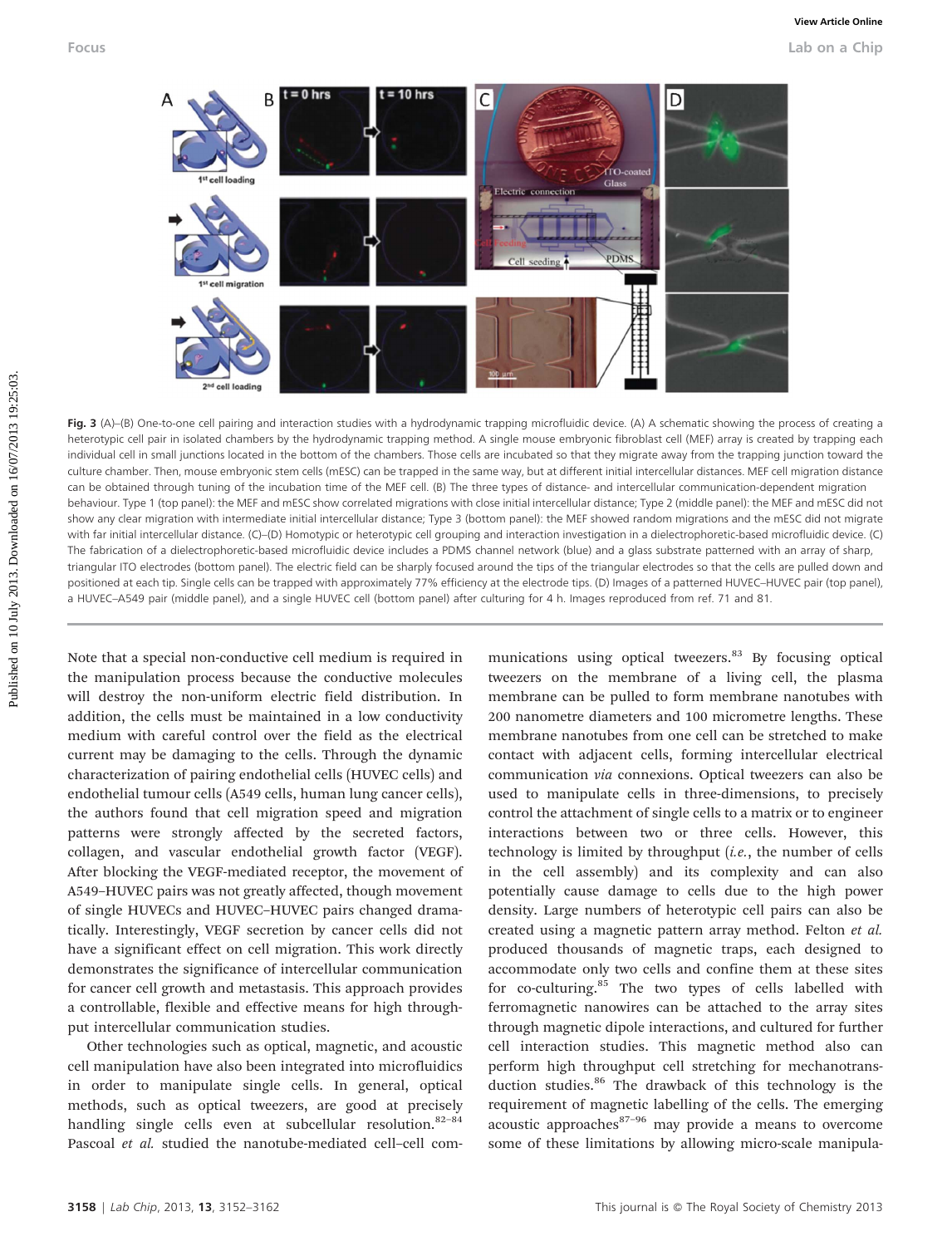tion in a non-invasive, non-contact manner and may offer new opportunities for probing single cell intercellular communication.

#### **Perspectives**

In the previous sections, we examined some recent advances in the development of microfluidic devices for the investigation of cell–cell communication. Those devices address several different challenges faced in macro-scale cell culture systems. The microfluidic systems provide simplified conditions and the ability to quantitatively measure signals for investigation of intercellular communication from whole cell populations to the single cells level. Overall, in designing and constructing these devices, researchers have sought to push the boundaries of our understanding of intercellular communication and derive benefits from these studies that will, ultimately, help to diagnose<sup>97-99</sup> and treat disease.<sup>100</sup>

It is essential to recognize that there are many types of signals that make up intercellular communication. Each individual cell can communicate with others through physical contact, diffusion of soluble factors, electrical signal transmission, and transduction of mechanical cues within the extracellular matrix. Challenges still remain in precisely isolating a specific signal from the vast background of communication information constantly being produced. However, the tools provided by microfluidic approaches have begun to demonstrate their utility in this endeavour. Moreover, we have begun to realize that each type of intercellular communication may involve numerous types of signals. For example, soluble factor communication can be mediated by cytokines, hormones, growth factors, and other bio-molecules.<sup>12</sup> Some of the signalling molecules have been well studied, but most of them may still remain unknown due to the limitations of the current, conventional method of study. New microfluidic approaches are needed to aid in the discovery of new signalling molecules and to identify their functions. Recently, the combination of mass spectrometry and microfluidic devices has been employed to characterize signalling molecules and metabolites, offering a glimpse into the unknowns of soluble factor signalling.<sup>101</sup> Approaches such as these are necessary in order to fully reveal how the temporal and spatial control of communication by soluble factors determines the fate of individual cells. The incorporation of in-line bioanalytical technologies, such as mass spectrometry or nuclear magnetic resonance (see below), with microfluidic devices holds great promise for the future of cell–cell communication studies.

Physical interactions and mechanical forces also coordinate many physiological activities and pathological processes such as the intravasation and extravasation of cancer cells and early embryonic development. Transduction of mechanical signals into cellular biochemical responses allows neighbouring cells to communicate with one another.<sup>102-105</sup> However, it is challenging to precisely isolate the intercellular mechanical stimulus from the non-cellular environment and provide a controllable mechanical stimulus to a small number of target cells without influencing neighbouring cells.<sup>106</sup> To effectively study the effect of mechanical forces and their physiological responses, these issues need to be considered during experimental design. The ideal device would allow for threedimensional manipulations of cells in order to construct cell assemblies in suspension or in a matrix with precise control over cell position, contact, distance, and various mechanical stimuli. In addition, non-contact manipulation would be preferential in order to avoid the cell damage that may result from physical handling. Such devices should also allow for the performance of high-throughput assays within a well-defined chemical environment.

In addition to considerations of varying signal type, isolation and quantification of signals is an important element to consider. Experiments conducted with such devices will deepen our understanding of intercellular communication and its relationship to organism-scale functionality and disease development. An example of the evolution of such devices is the quantitative characterization of the distance dependence of cell–cell interactions with the single cell barcode chip. $107$  This technology, developed by the Heath group, incorporates a multiplex sandwich-type enzyme-linked immunoassay with microfluidics to enable statistical analysis of proteins from interacting cell pairs (Fig. 4A). The cells were loaded into many small chambers to form cell pairs, cultured for a defined period of time, and lysed in sealed chambers under the control of pneumatic valves. The secreted, cytoplasmic, and membrane proteins from the interacting cell pairs can then be captured and characterized. This assay allows the study of the dependence of protein expression level on cell–cell distance. After incubating individual cell pairs for 6 h, the average protein levels in each of 500 cell pairs is calculated for each distance range and then normalized to the single cell data from the same chip. The authors determined that all of the proteins studied were inhibited at short cell–cell distances and three of the proteins (IL-6, p-EGFR, and p-ERK) were activated at larger cell–cell distances (Fig. 4B). While microfluidic approaches such as these have yielded some successes in the identification and quantification of known communication signals, new microfluidic systems and improved techniques are still in great demand in order to define and characterize the many still unknown communication signals. Leb on a Chip<br>
tion in a non-invasive, non-contact manner and may offer new simulus from the non-cellular environment and provide<br>
operaturities for probing single cell interectibut commuties . controlls which includes a n

> Circulating microvesicles (cMVs), fragments of cell plasma membrane ranging from 50 nm to 100 nm, are considered as important cell communication mediators.<sup>108</sup> Many reports have shown that they can contain various kinds of cell contents, such as messenger RNAs, microRNAs, proteins, and lipids.<sup>109</sup> Although much evidence has indicated the role of microvesicles in cell–cell communication, the exact mechanism of such communication is still unclear.<sup>110</sup> Microfluidic technologies are clearly an ideal fit for this type of investigation. For example, Shao and colleagues developed an integrated microfluidic system coupled with on-chip microfiltration and miniaturized micro nuclear magnetic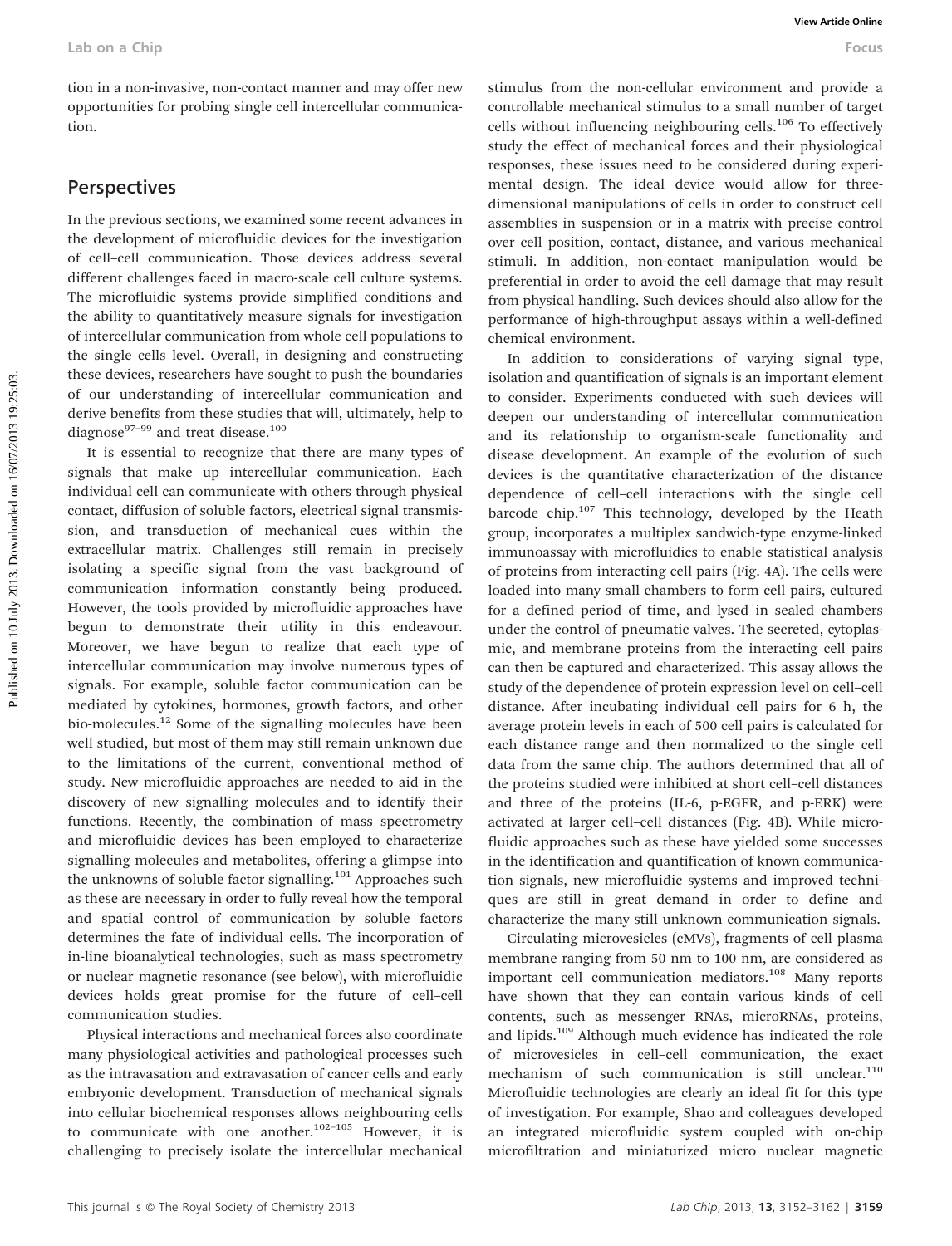

Fig. 4 (A)–(B) Single cell barcode chip for quantitative investigation of distance-dependent cell–cell interactions. (A) A microfluidic-based, multiplex, quantitative protein assay allows statistical analysis of proteins from interacting cell pairs. The cells can be loaded into many small chambers to form cell pairs, cultured, and, after a defined time, lysed at sealed chambers. The secreted, cytoplasmic, and membrane proteins from the interacting cell pair can then be detected in situ. This device can provide information on the number and position of cells, as well as the fluorescence intensity from each antibody-based protein assay. (B) This curve illustrates that the cell signalling activity is dependent on the cell–cell distance. After incubating individual cell pairs for 6 h, the average protein level in each of the 500 cell pairs is calculated for each distance range and then normalized to the single cell data from the same chip. At small cell–cell distance all proteins show inhibitory activity, while at larger cell–cell distances, three proteins (IL-6, p-EGFR, and p-ERK) are activating. (C)–(E) A microfluidic system for on-chip detection of circulating microvesicles and glioblastoma cancer therapeutic response. (C) A schematic showing the integrated microfluidic system for on-chip detection of circulating microvesicles. This system allows the detection and concentration measurement of MNP-targeted microvesicles as well as in-line µNMR characterization so that the abundant microvesicles produced by human glioblastoma cells can be analysed. (D) High-magnification image of many microvesicles on the cell surface and (E) transmission electron microscopy image of microvesicles targeted with magnetic nanoparticles via a CD63-specific antibody. The functionalized magnetic nanoparticles can selectively bind with target circulating microvesicles (black dots and indicated by an arrow). Images reproduced from ref. 107 and 111.

resonance ( $\mu$ NMR) for the characterization of microvesicles.<sup>111</sup> They used this device to profile microvesicles released by glioblastoma cancer cells directly from blood samples of patients by determining the expression levels of marker proteins (Fig. 4C). It is noteworthy that the authors used this platform to monitor drug treatment effects both in vitro and in vivo. In their design, glioblastoma multiform (GBM) microvesicles are first labelled with magnetic nanoparticles (MNP) coated with antibodies that target the protein markers. cMVs are passed through a chaotic mixer and a membrane filter where the labelling occurs. At the outlet of the microfluidic chamber the MNP–cMV complexes are injected into the in-line µNMR through a microcoil for signal acquisition and quantitative readouts of the expression levels of protein biomarkers (Fig. 4D–E). Notably, the expression levels of certain proteins can serve as signatures of GBM formation allowing for effective discrimination of GBM-derived cMVs from the host cells. Furthermore, this protein typing assay has been demonstrated to allow the evaluation of drug treatment efficacy.

As discussed in this Focus article, the employment of microfluidics as a tool for cell–cell communication study has provided many new opportunities to advance our knowledge

in this field. To date, the investigation of intercellular population communication with microfluidic devices has enabled better control over the microenvironment. In addition, single cell intercellular communication studies have now become possible with advanced microfluidic manipulation technology. The development of new technologies to identify and quantitatively characterize various communication signals are highly desirable and will surely lead to exciting new advances for this field. Finally, to facilitate the adoption of microfluidic devices by the biomedical research community, future device development should emphasize precision, robustness, throughput, and reproducibility.

#### Acknowledgements

The authors would like to thank Mr Justin Kiehne and Dr Ray Pugh's kind help and discussion. This research was supported by the National Institutes of Health (NIH) Director's New Innovator Award (1DP2OD007209-01), National Science Foundation and the Penn State Center for Nanoscale Science (MRSEC). Components of this work were conducted at the Penn State node of the NSF-funded National Nanotechnology Infrastructure Network (NNIN).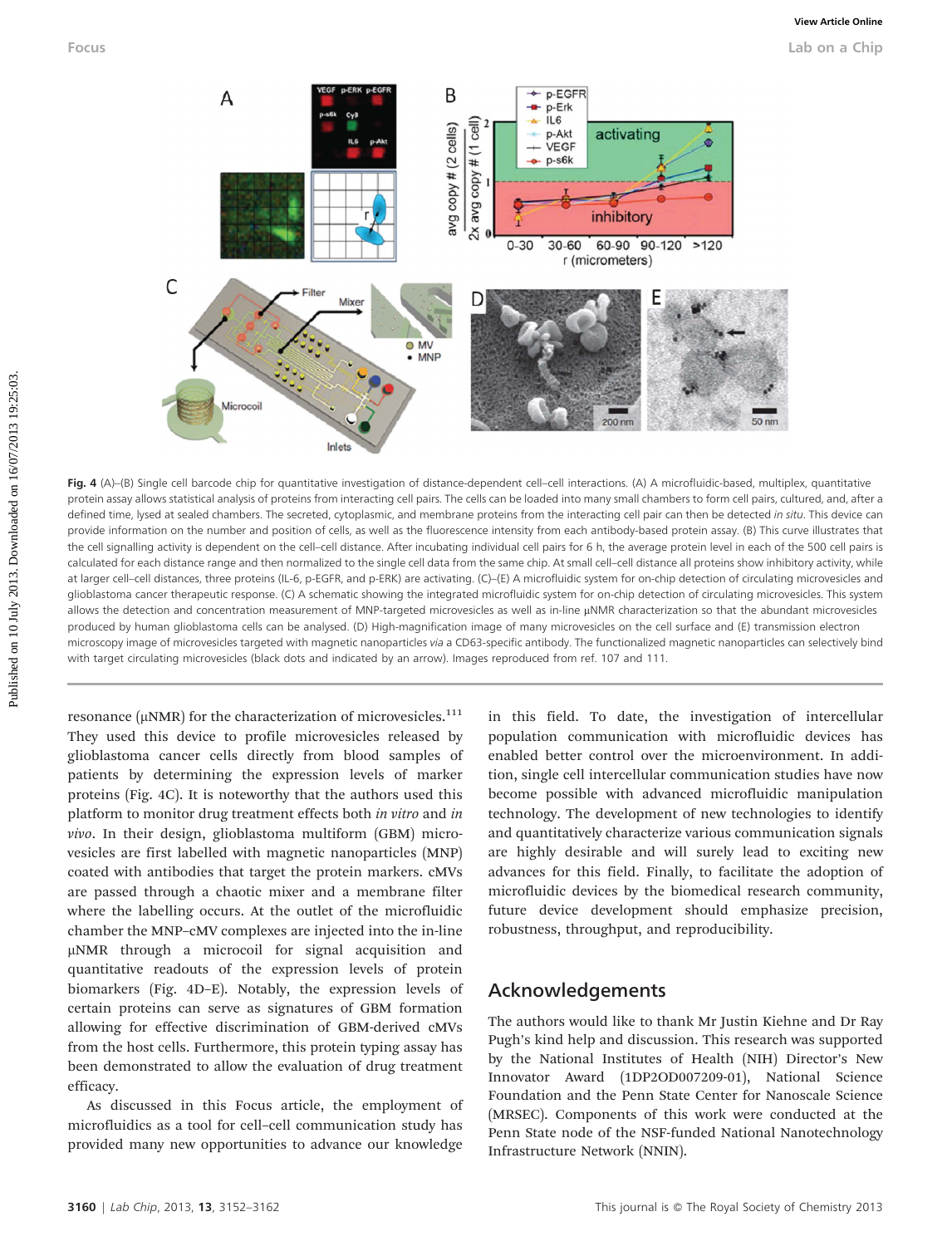#### References

- 1 S. N. Bhatia, U. J. Balis, M. L. Yarmush and M. Toner, FASEB J., 1999, 13, 1883–900.
- 2 N. M. Kumar and N. B. Gilula, Cell, 1996, 84, 381–8.
- 3 T. Pawson, Nature, 1995, 373, 573–80.
- 4 C. A. Staton, S. M. Stribbling, S. Tazzyman, R. Hughes, N. J. Brown and C. E. Lewis, Int. J. Exp. Pathol., 2004, 233–48.
- 5 J. El-Ali, P. K. Sorger and K. F. Jensen, Nature, 2006, 442, 403–11.
- 6 H.-W. Wu, C.-C. Lin and G.-B. Lee, Biomicrofluidics, 2011, 5, 13401.
- 7 D. N. Breslauer, P. J. Lee and L. P. Lee, Mol. BioSyst., 2006, 2, 97–112.
- 8 M. L. Kovarik, P. C. Gach, D. M. Ornoff, Y. Wang, J. Balowski, L. Farrag and N. L. Allbritton, Anal. Chem., 2012, 84, 516–40.
- 9 K. Gupta, D.-H. Kim, D. Ellison, C. Smith, A. Kundu, J. Tuan, K.-Y. Suh and A. Levchenko, Lab Chip, 2010, 10, 2019–31.
- 10 E. W. K. Young and D. J. Beebe, Chem. Soc. Rev., 2010, 39, 1036–48.
- 11 D. Huh, G. A. Hamilton and D. E. Ingber, Trends Cell Biol., 2011, 21, 745–54.
- 12 L. Przybyla and J. Voldman, Annu. Rev. Anal. Chem., 2012, 5, 293–315.
- 13 J. Y. Park, S. Takayama and S.-H. Lee, Integr. Biol., 2010, 2, 229–40.
- 14 C. Yi, C.-W. Li, S. Ji and M. Yang, Anal. Chim. Acta, 2006, 560, 1–23.
- 15 J. Nilsson, M. Evander, B. Hammarström and T. Laurell, Anal. Chim. Acta, 2009, 649, 141–57.
- 16 B. Sun, J. Lembong, V. Normand, M. Rogers and H. A. Stone, Proc. Natl. Acad. Sci. U. S. A., 2012, 109, 7753–8.
- 17 T. S. Deisboeck and I. D. Couzin, BioEssays, 2009, 31, 190–7.
- 18 J. C. Conrad, Proc. Natl. Acad. Sci. U. S. A., 2012, 109, 7591–2.
- 19 S. Chen and L. P. Lee, Integr. Biol., 2010, 2, 130–8.
- 20 F. Wang, H. Wang, J. Wang, H.-Y. Wang, P. L. Rummel, S. V. Garimella and C. Lu, Biotechnol. Bioeng., 2008, 100, 150–8.
- 21 C. Bathany, D. Beahm, J. D. Felske, F. Sachs and S. Z. Hua, Anal. Chem., 2011, 83, 933–9.
- 22 P. Chen, P. Chen, X. Feng, W. Du and B.-F. Liu, Anal. Bioanal. Chem., 2013, 405, 307–14.
- 23 N. Ye, C. Bathany and S. Z. Hua, Lab Chip, 2011, 11, 1096–101.
- 24 J. Sun, Y. Zheng, X. Feng, W. Du and B.-F. Liu, Anal. Chim. Acta, 2012, 721, 104–9.
- 25 P. J. Lee, P. J. Hung, R. Shaw, L. Jan and L. P. Lee, Appl. Phys. Lett., 2005, 86, 223902.
- 26 D. Ahmed, C. Y. Chan, S.-C. S. Lin, H. S. Muddana, N. Nama, S. J. Benkovic and T. J. Huang, Lab Chip, 2013, 13, 328–31.
- 27 D. Ahmed, X. Mao, J. Shi, B. K. Juluri and T. J. Huang, Lab Chip, 2009, 9, 2738–41.
- 28 S. Takayama, E. Ostuni, P. LeDuc, K. Naruse, D. E. Ingber and G. M. Whitesides, Nature, 2001, 411, 1016.
- 29 H. Yu, I. Meyvantsson, I. A. Shkel and D. J. Beebe, Lab Chip, 2005, 5, 1089–95.
- 30 V. N. Goral, Y.-C. Hsieh, O. N. Petzold, J. S. Clark, P. K. Yuen and R. A. Faris, Lab Chip, 2010, 10, 3380–6.
- 31 K. Domansky, W. Inman, J. Serdy, A. Dash, M. H. M. Lim and L. G. Griffith, Lab Chip, 2010, 10, 51–8.
- 32 M. Domenech, H. Yu, J. Warrick, N. M. Badders, I. Meyvantsson, C. M. Alexander and D. J. Beebe, Integr. Biol., 2009, 1, 267–74. Lab on a Chip<br> **References**<br> **Published on 10 July 2013.** We are the state of the state of the state of the state of the state of the state of the state of the state of the state of the state of the state of the state of t
	- 33 X. Song, B. Kong and D. Li, Biotechnol. Lett., 2008, 30, 1537–43.
	- 34 R. D. Lovchik, N. Tonna, F. Bianco, M. Matteoli and E. Delamarche, Biomed. Microdevices, 2010, 12, 275–82.
	- 35 M. A. Unger, H.-P. Chou, T. Thorsen, A. Scherer and S. R. Quake, Science, 2000, 288, 113–6.
	- 36 A. A. Leyrat, D. M. Pirone, C. S. Chen and S. R. Quake, Anal. Chem., 2007, 79, 8557–63.
	- 37 K. Blagovic, L. Y. Kim and J. Voldman, PLoS One, 2011, 6, e22892.
	- 38 D. Ellison, A. Munden and A. Levchenko, Mol. BioSyst., 2009, 5, 1004–12.
	- 39 T.-H. Hsu, J.-L. Xiao, Y.-W. Tsao, Y.-L. Kao, S.-H. Huang, W.-Y. Liao and C.-H. Lee, Lab Chip, 2011, 11, 1808–14.
	- 40 S. H. Hong, M. Hegde, J. Kim, X. Wang, A. Jayaraman and T. K. Wood, Nat. Commun., 2012, 3, 613.
	- 41 T. Xu, W. Yue, C.-W. Li, X. Yao and M. Yang, Lab Chip, 2010, 10, 2271–8.
	- 42 J. Lii, W.-J. Hsu, H. Parsa, A. Das, R. Rouse and S. K. Sia, Anal. Chem., 2008, 80, 3640–7.
	- 43 W. Liu, L. Li, X. Wang, L. Ren, X. Wang, J. Wang, Q. Tu, X. Huang and J. Wang, Lab Chip, 2010, 10, 1717–24.
	- 44 C.-H. Zheng, L. Zhao, G.-E. Chen, Y. Zhou, Y.-H. Pang and Y.-Y. Huang, Anal. Chem., 2012, 84, 2088–93.
	- 45 J.-W. Huang, H.-J. Pan, W.-Y. Yao, Y.-W. Tsao, W.-Y. Liao, C.-W. Wu, Y.-C. Tung and C.-H. Lee, Lab Chip, 2013, 13, 1114–20.
	- 46 D. Wirtz, K. Konstantopoulos and P. C. Searson, Nat. Rev. Cancer, 2011, 11, 512–22.
	- 47 H. J. Kim, J. Q. Boedicker, J. W. Choi and R. F. Ismagilov, Proc. Natl. Acad. Sci. U. S. A., 2008, 105, 18188–93.
	- 48 A. Y. Hsiao, Y.-S. Torisawa, Y.-C. Tung, S. Sud, R. S. Taichman, K. J. Pienta and S. Takayama, Biomaterials, 2009, 30, 3020–7.
	- 49 S. H. Ma, L. A. Lepak, R. J. Hussain, W. Shain and M. L. Shuler, Lab Chip, 2005, 5, 74–85.
	- 50 Y.-S. Torisawa, B. Mosadegh, G. D. Luker, M. Morell, K. S. O'Shea and S. Takayama, Integr. Biol., 2009, 1, 649–54.
	- 51 D. Huh, B. D. Matthews, A. Mammoto, M. Montoya-Zavala, H. Y. Hsin and D. E. Ingber, Science, 2010, 328, 1662–8.
	- 52 V. V. Abhyankar and D. J. Beebe, Anal. Chem., 2007, 79, 4066–73.
	- 53 J. W. Song, S. P. Cavnar, A. C. Walker, K. E. Luker, M. Gupta, Y.-C. Tung, G. D. Luker and S. Takayama, PLoS One, 2009, 4, e5756.
	- 54 I. K. Zervantonakis, C. R. Kothapalli, S. Chung, R. Sudo and R. D. Kamm, Biomicrofluidics, 2011, 5, 13406.
	- 55 H. Tekin, J. G. Sanchez, C. Landeros, K. Dubbin, R. Langer and A. Khademhosseini, Adv. Mater., 2012, 24, 5543–7.
	- 56 J. Fukuda, A. Khademhosseini, Y. Yeo, X. Yang, J. Yeh, G. Eng, J. Blumling, C.-F. Wang, D. S. Kohane and R. Langer, Biomaterials, 2006, 27, 5259–67.